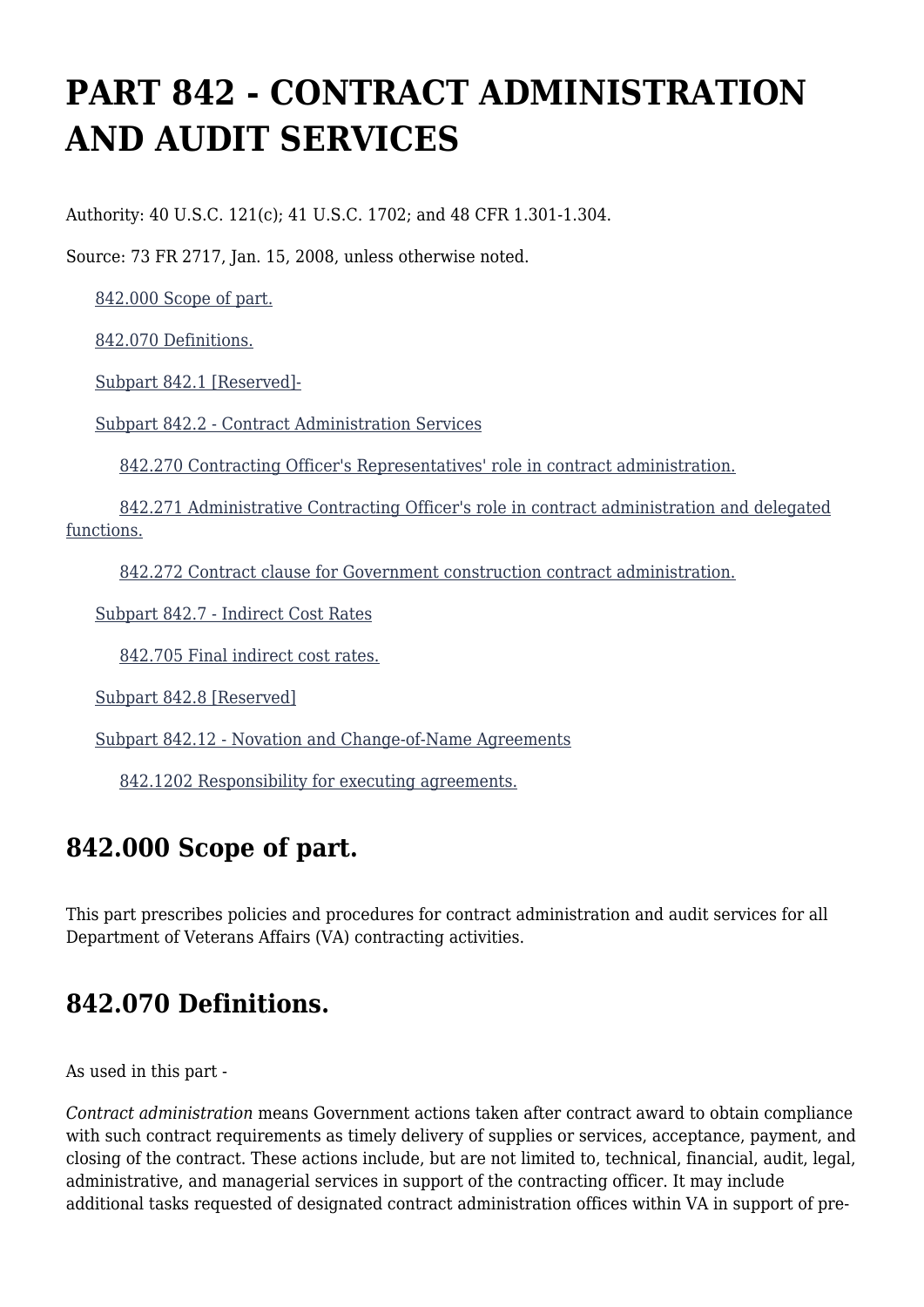award activities for solicitations issued by or awarded by other contracting activities through Interagency Acquisitions.

*Administrative Contracting Officer Letter of Delegation* means a delegation of functions as set forth in FAR 42.202, 42.302 and 842.271, Administrative Contracting Officer's role in contract administration and delegated functions, that is issued by a contracting officer to delegate certain contract administration or specialized support services.

# **Subpart 842.1 [Reserved]-**

# **Subpart 842.2 - Contract Administration Services**

Source: 85 FR 60077, Sept. 24, 2020 and 85 FR 67463, Oct. 23, 2020, unless otherwise noted.

#### **842.270 Contracting Officer's Representatives' role in contract administration.**

(a) A contracting officer may designate a qualified person to be the Contracting Officer's Representative (COR) for the purpose of performing certain technical functions in administering a contract.

(b) The COR acts solely as a technical representative of the contracting officer and is not authorized to perform any function that results in a change in the scope, price, terms or conditions of the contract.

(c) A COR designation must be made in writing by the contracting officer. The designation shall identify the responsibilities and limitations of the COR. A copy of the designation must be furnished to the contractor and the Administrative Contracting Officer (ACO), if separately assigned.

#### **842.271 Administrative Contracting Officer's role in contract administration and delegated functions.**

(a) Contracting officers are authorized to delegate certain contract administration or specialized support services in accordance with FAR 42.202 and 42.302 to cognizant VA administrative contracting officers.

(b) The Administrative Contracting Officer's authority is limited to the actions detailed in the delegation.

(c) These delegations of authority shall be set forth in a written Administrative Contracting Officer (ACO) Letter of Delegation issued by the contracting officer to the accepting contract administration office and designated administrative contracting officer. The ACO Letter of Delegation shall contain the information required in FAR 42.202(a) through (c) and identify the responsibilities and limitations of the ACO. A copy of the delegation will be furnished to the contractor and the ACO.

(d) The contracting officer shall insert the clause at 852.242-71, Administrative Contracting Officer,